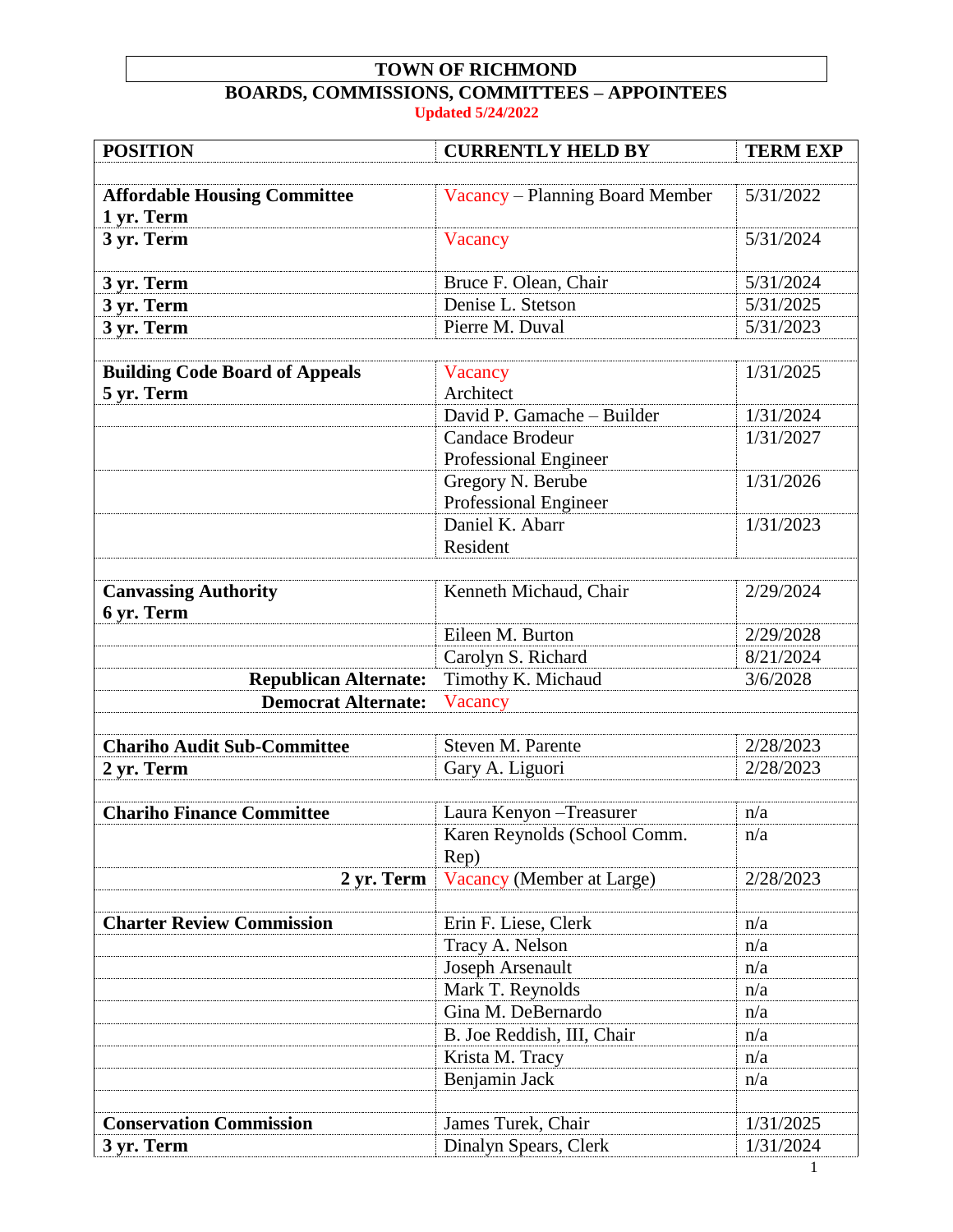|                                             | Lesley J. Bietz                     | 1/31/2025  |
|---------------------------------------------|-------------------------------------|------------|
|                                             | Samantha Wilcox                     | 1/31/2024  |
|                                             | David G. Johnson                    | 1/31/2023  |
|                                             | Pauline C. Streinz                  | 1/31/2025  |
|                                             | David King                          | 1/31/2023  |
|                                             |                                     |            |
| <b>Dog Park Committee</b>                   | Samantha Wilcox, Secretary          | 3/31/2024  |
|                                             | Jordan M. Gouveia, Chair            | 12/2/2022  |
| Note: When current appointees' terms are    | <b>Gail Fisher</b>                  | 3/31/2024  |
| expired, new terms will expire on 1/31.     | Victoria Vona, Treasurer            | 3/31/2024  |
|                                             | Lucy Fleet                          | 1/31/2024  |
|                                             | Jennifer R. Pasqualini              | 4/30/2023  |
|                                             | Donna L. Gouveia                    | 12/2/2022  |
|                                             |                                     |            |
| <b>Economic Development Commission</b>      | Bryan LeBeau                        | 1/31/2023  |
| 3 yr. Term                                  |                                     |            |
|                                             | Vacancy                             | 1/31/2025  |
|                                             | David A. Woodmansee, Clerk          | 1/31/2025  |
|                                             | Vacancy                             | 1/31/2025  |
|                                             | B. Joseph Reddish III, Vice Chair   | 1/31/2025  |
|                                             | William E. McIntosh IV, Chair-      | 1/31/2023  |
| 1 yr. Term                                  | Member of Business Community        |            |
|                                             |                                     |            |
| <b>Elder Affairs Commission</b>             | Vacancy                             | 9/30/2023  |
| 3 yr. Term                                  |                                     |            |
|                                             | Vacancy                             | 9/30/2022  |
|                                             | Vacancy                             | 9/30/2023  |
|                                             | Vacancy                             | 9/30/2022  |
|                                             | Vacancy                             | 9/30/2024  |
|                                             | Vacancy, Ex-Officio Council Liaison | n/a        |
|                                             |                                     |            |
| <b>Emergency Management Agency Director</b> | <b>Randall Gemme</b>                | 1/31/2023  |
| 2 yr. Term                                  |                                     |            |
| <b>Deputy EMA Director #1</b>               | William G. Day                      | 7/31/2023  |
| 2 yr. Term                                  |                                     |            |
| <b>Deputy EMA Director #2</b>               | James O. McLeroy                    | 7/31/2022  |
| 2 yr. Term                                  |                                     |            |
|                                             |                                     |            |
| <b>Fence Viewer</b>                         | Vacancy                             |            |
|                                             |                                     |            |
| <b>Finance Board</b>                        |                                     |            |
| 5 yr. Term                                  | Thomas A. Schipritt                 | 11/30/2025 |
|                                             | Steven A. Rego                      | 11/30/2022 |
|                                             | <b>Helen Drew</b>                   | 11/30/2023 |
|                                             | Guy C. Rizzo                        | 11/30/2024 |
|                                             | Laura Rieger, Secretary             | 11/30/2026 |
|                                             | Laura Kenyon, Finance Director      | n/a        |
|                                             |                                     |            |
|                                             |                                     |            |
| <b>Honorary Caretakers/</b>                 | David & Bjorn Godden - Link Farm    | n/a        |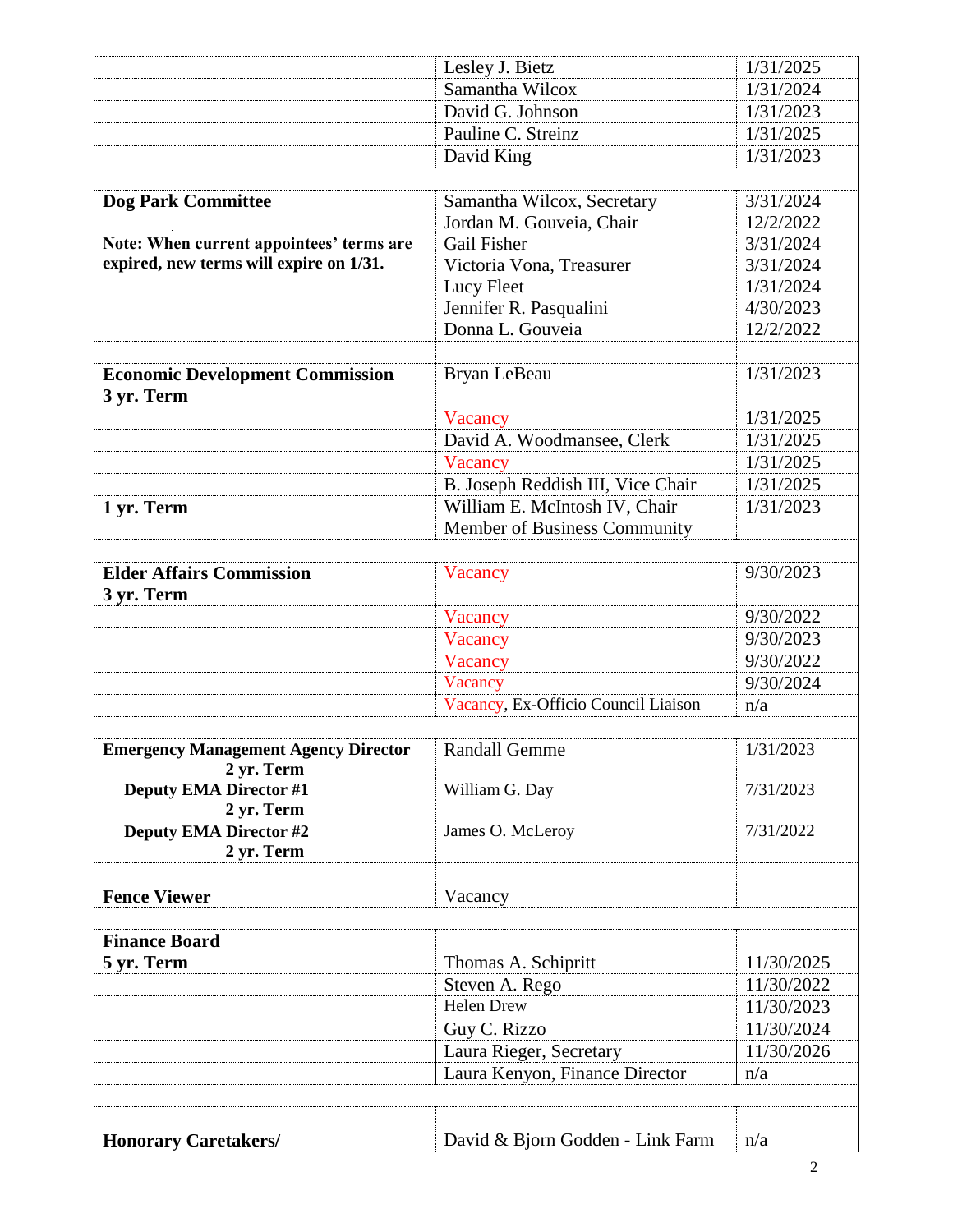| <b>Historical Cemeteries</b>                              | #17                               |            |
|-----------------------------------------------------------|-----------------------------------|------------|
|                                                           | Gerald Tierney - #34              | n/a        |
|                                                           | $-#41$                            | n/a        |
|                                                           | $-#42$                            | n/a        |
|                                                           | Michael & Susanna Camacho - Tefft | n/a        |
|                                                           | Cemetery at W.C.                  |            |
|                                                           | Fairgrounds                       |            |
|                                                           |                                   |            |
| <b>Planning Board</b><br>3 yr. Term                       | Vacancy                           | 1/31/2025  |
|                                                           | Nancy Hess, Vice Chair            | 1/31/2023  |
|                                                           | Andrea Baranyk                    | 1/31/2024  |
|                                                           | Phillip Damicis, Chair            | 1/31/2023  |
|                                                           | Gary W. Parker                    | 1/31/2023  |
|                                                           | Daniel E. Madnick                 | 1/31/2025  |
|                                                           | <b>Travis Putnam</b>              | 1/31/2024  |
|                                                           | Shaun Lacey - Ex-Officio Town     | n/a        |
|                                                           | Planner                           |            |
|                                                           |                                   |            |
| <b>Probate Judge</b><br>2 yr. Term                        | Christine J. Engustian            | 11/30/2022 |
|                                                           |                                   |            |
| <b>Public Assistance Coordinator</b><br>2 yr. Term        | Pamela G. Brennan                 | 2/28/2023  |
|                                                           |                                   |            |
| <b>Recreation Commission</b><br>3 yr. Term                | Meredith Cote, Vice Chair         | 1/31/2024  |
|                                                           | Robin P. Woodmansee, Chair        | 1/31/2023  |
|                                                           | Laurie Ann Grandchamp             | 1/31/2025  |
|                                                           | Vacancy                           | 1/31/2025  |
|                                                           | Kerly Way                         | 1/31/2023  |
|                                                           | Vacancy                           | 1/31/2025  |
|                                                           | Courtney Olean Paige, Clerk       | 1/31/2024  |
|                                                           |                                   |            |
| <b>Richmond Senior Activities Committee</b><br>3 yr. Term | Dennis H. McGinity, Chair         | 5/31/2023  |
|                                                           | B. Joseph Reddish III             | 5/31/2023  |
|                                                           | Jaqueline A. Lombardo, Vice Chair | 5/31/2025  |
|                                                           | Helen K. Kenyon, Secretary        | 5/31/2025  |
|                                                           | <b>Joann Burgess</b>              | 5/31/2025  |
|                                                           | Alice Bolognese                   | 5/31/2024  |
|                                                           | Paul P. Lombardo, Sr.             | 5/31/2024  |
|                                                           |                                   |            |
| <b>Rural Preservation Land Trust</b><br>5 yr. Term        | Antonia L. Bryson                 | 12/31/2024 |
|                                                           | Richard Anderson, Vice Chair      | 12/31/2022 |
|                                                           | Ayla M. Fox, Clerk                | 12/31/2022 |
|                                                           | Suzanne H. Paton, Chair           | 12/31/2023 |
|                                                           | Robert S. Swanson                 | 12/31/2024 |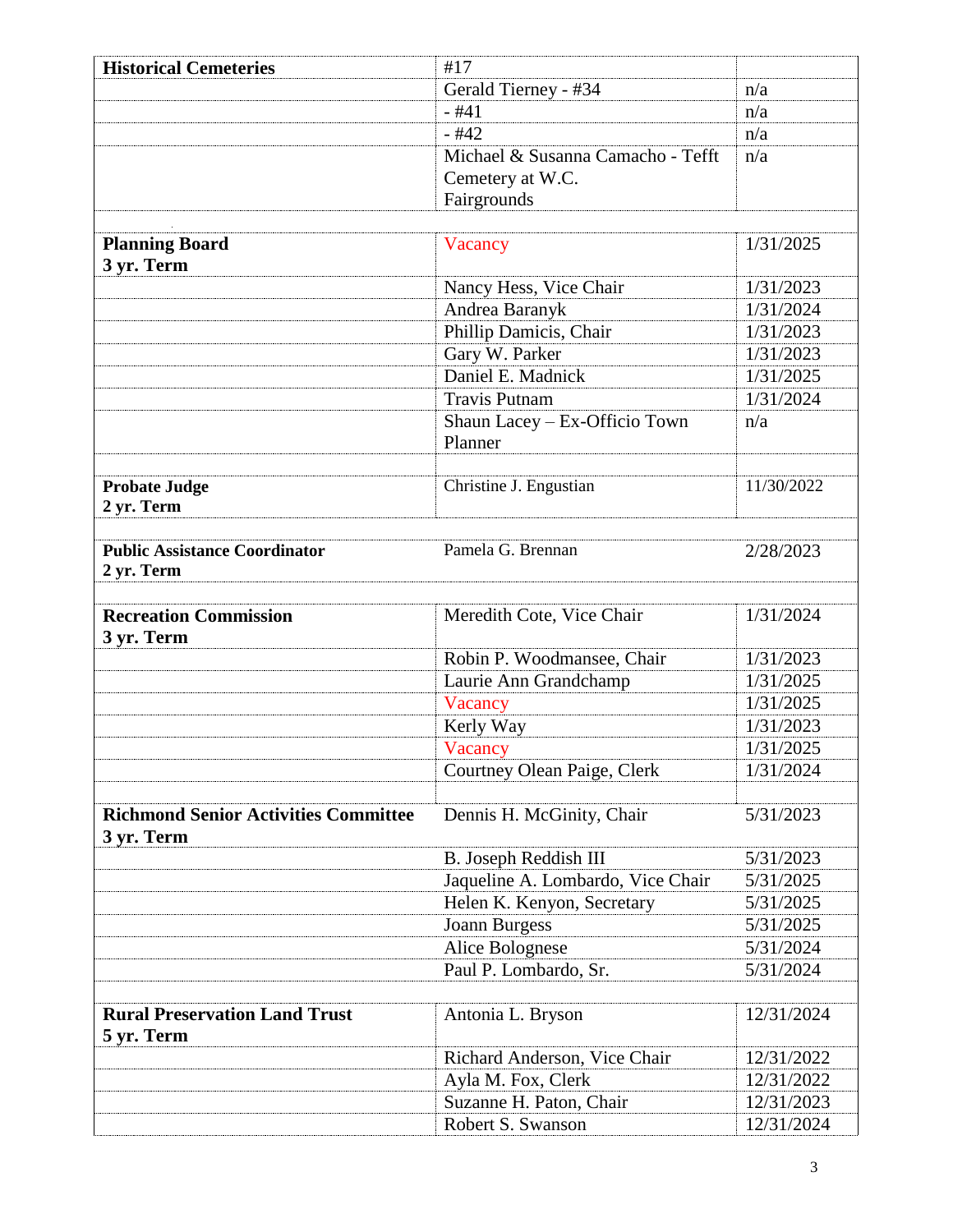|                                                                            | Robert John Davenport                                       | 12/31/2025 |
|----------------------------------------------------------------------------|-------------------------------------------------------------|------------|
|                                                                            | <b>Nancy Gronstrom</b>                                      | 12/31/2022 |
|                                                                            | Nancy Hess - Ex-Officio member of<br>the Planning Board     | n/a        |
|                                                                            | Shaun Lacey - Town Planner Non-<br>Voting Ex-Officio Member | n/a        |
| <b>RYSE Building Committee</b>                                             | William G. Day                                              | n/a        |
| (Richmond Representatives)                                                 |                                                             |            |
|                                                                            | Erick A. Davis                                              | n/a        |
|                                                                            | Gary D. Wright                                              | n/a        |
|                                                                            |                                                             |            |
| <b>Tax Assessment Board of Review</b><br>3 yr. Term                        | Kenneth G. Mason, Clerk                                     | 12/31/2022 |
|                                                                            | Kenneth M. Mitchell                                         | 12/31/2024 |
|                                                                            | Mark T. Reynolds, Chair                                     | 12/31/2023 |
|                                                                            |                                                             |            |
| <b>Town Moderator</b><br>2 yr. Term                                        | Mark T. Reynolds                                            | 12/31/2022 |
| <b>Town Sergeant</b><br>2 yr. Term                                         | Frank J. Rao                                                | 12/31/2022 |
| <b>Town Solicitors</b>                                                     | Karen R. Ellsworth                                          | 1/31/2023  |
| 1 yr. Term                                                                 |                                                             |            |
|                                                                            | Michael L Cozzolino                                         | 1/31/2023  |
| <b>Tree Warden</b><br>1 yr. Term                                           | <b>Steven Saracino</b>                                      | 2/28/2023  |
| <b>Wellness Committee</b>                                                  | Thea Brennan, Vice Chair                                    | 11/16/2023 |
| 2 yr. Term                                                                 | <b>Alison Croke</b>                                         | 11/16/2023 |
|                                                                            | Daniel Fitzgerald, Clerk                                    | 11/16/2023 |
|                                                                            | Dennis H. McGinity                                          | 11/16/2023 |
|                                                                            | Dr. Robert W. Harrison, Jr.                                 | 11/16/2023 |
|                                                                            | Gary W. Kowalewski                                          | 11/16/2023 |
|                                                                            | Julie Leusner                                               | 11/16/2023 |
|                                                                            | Pamela A. Rohland, Chair                                    | 11/16/2023 |
|                                                                            | Jessica Wolke                                               | 11/16/2023 |
|                                                                            | Laura Kenyon                                                | 11/16/2023 |
|                                                                            | Chief Elwood M. Johnson, Jr.                                | 11/16/2023 |
|                                                                            |                                                             |            |
| <b>Wood-Pawcatuck Wild And Scenic Rivers</b><br><b>Stewardship Council</b> | Antonia Bryson<br><b>Richmond Representative</b>            | n/a        |
|                                                                            | Peter August - Alternate                                    | n/a        |
|                                                                            |                                                             |            |
|                                                                            |                                                             | 4          |